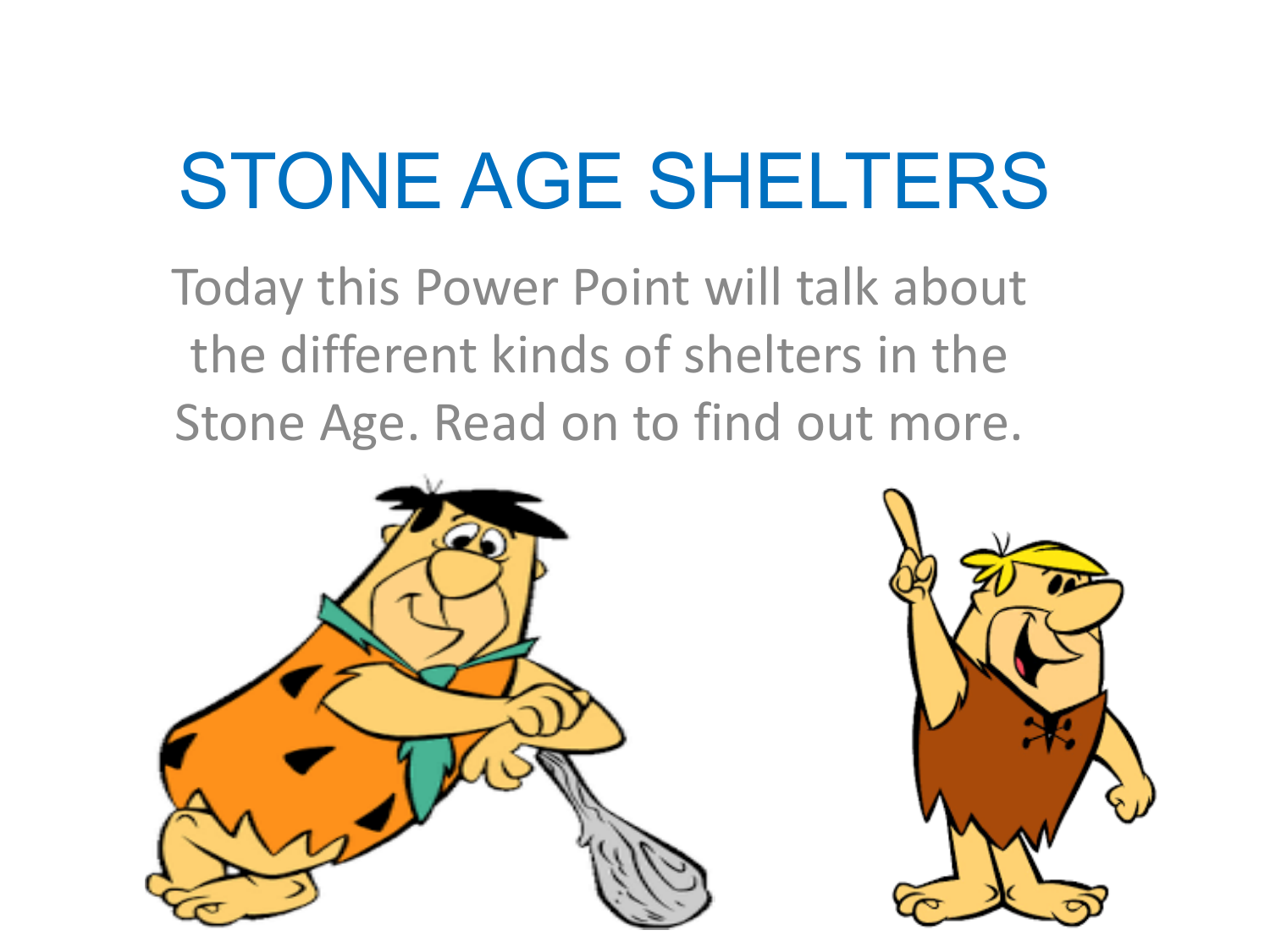### PALAEOLITHIC OR OLD STONE AGE

The Palaeolithic period was 2.5 million years ago to 10000 BCE. The people were hunter gatherers which means they hunted tortoises, lizards, fish and insects. They gathered birds eggs, berries and plants. They were always trying to get as much food as possible and moved about a lot which means that they moved house a lot. They lived in caves and moved from cave to cave. They lived in the entrance of the cave where it was warm and light.

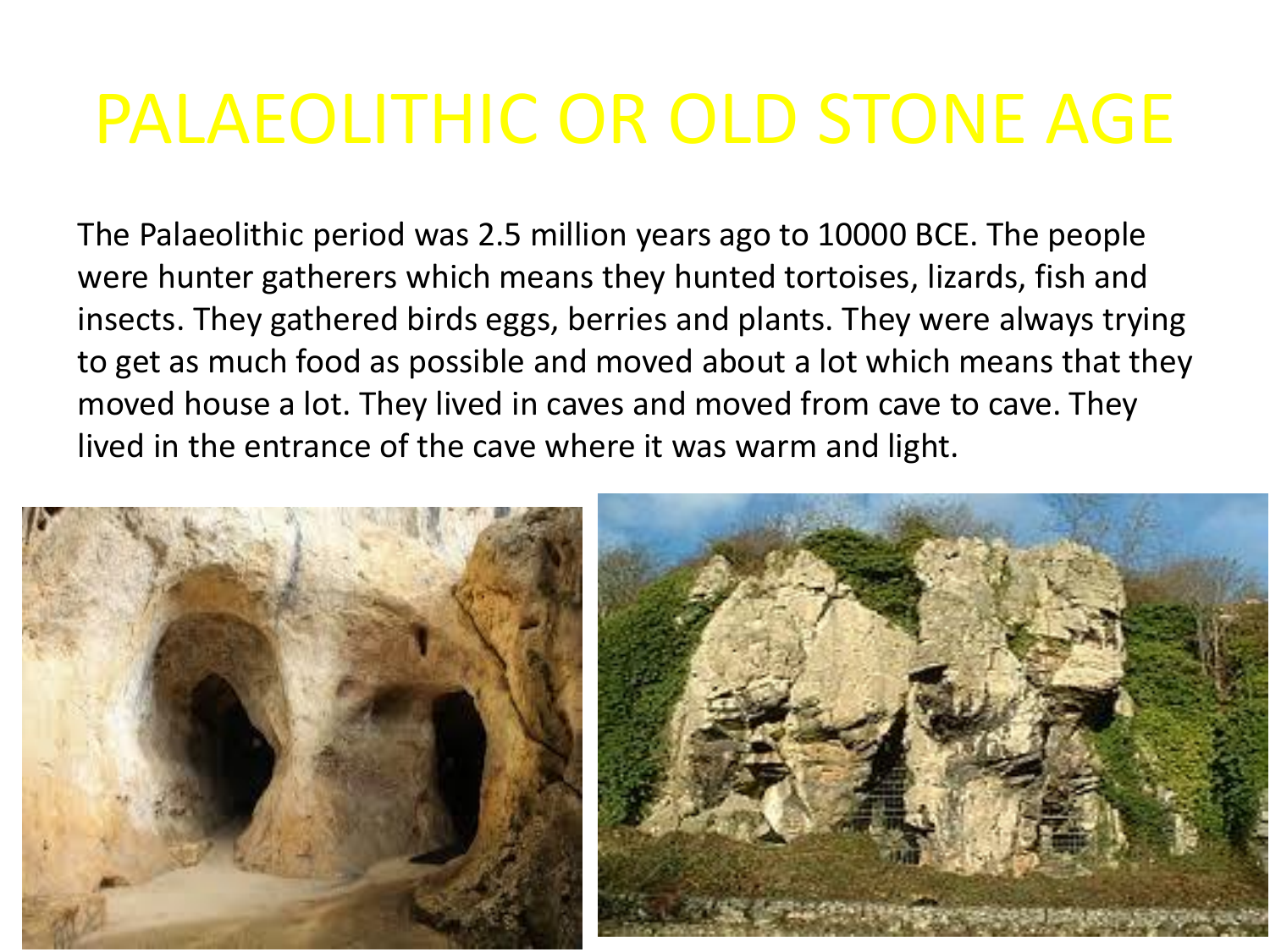#### CAVE PAINTINGS

The caves were decorated with paintings of animals. They were deep in the back of the caves not at the front where people lived. The paintings were for good luck with hunting.

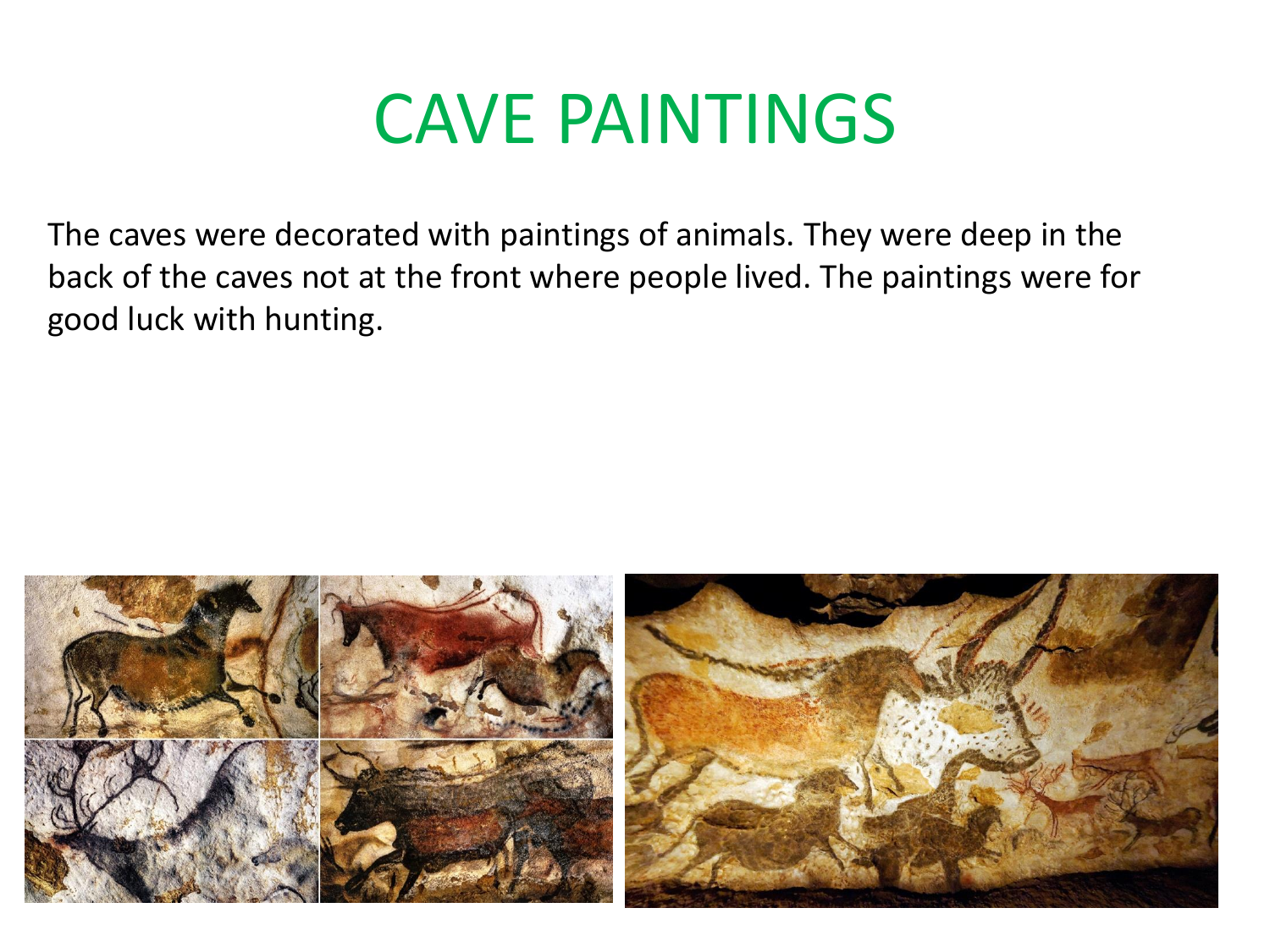#### MESOLITHIC OR MIDDLE STONE AGE

The Mesolithic period was 10,000 BCE to 7,000 BCE. The people were moving around not so much and they built wigwam shaped shelters in groups. The camps were moved in different seasons. The wigwams were built of wooden poles and covered with animal skins and bark.

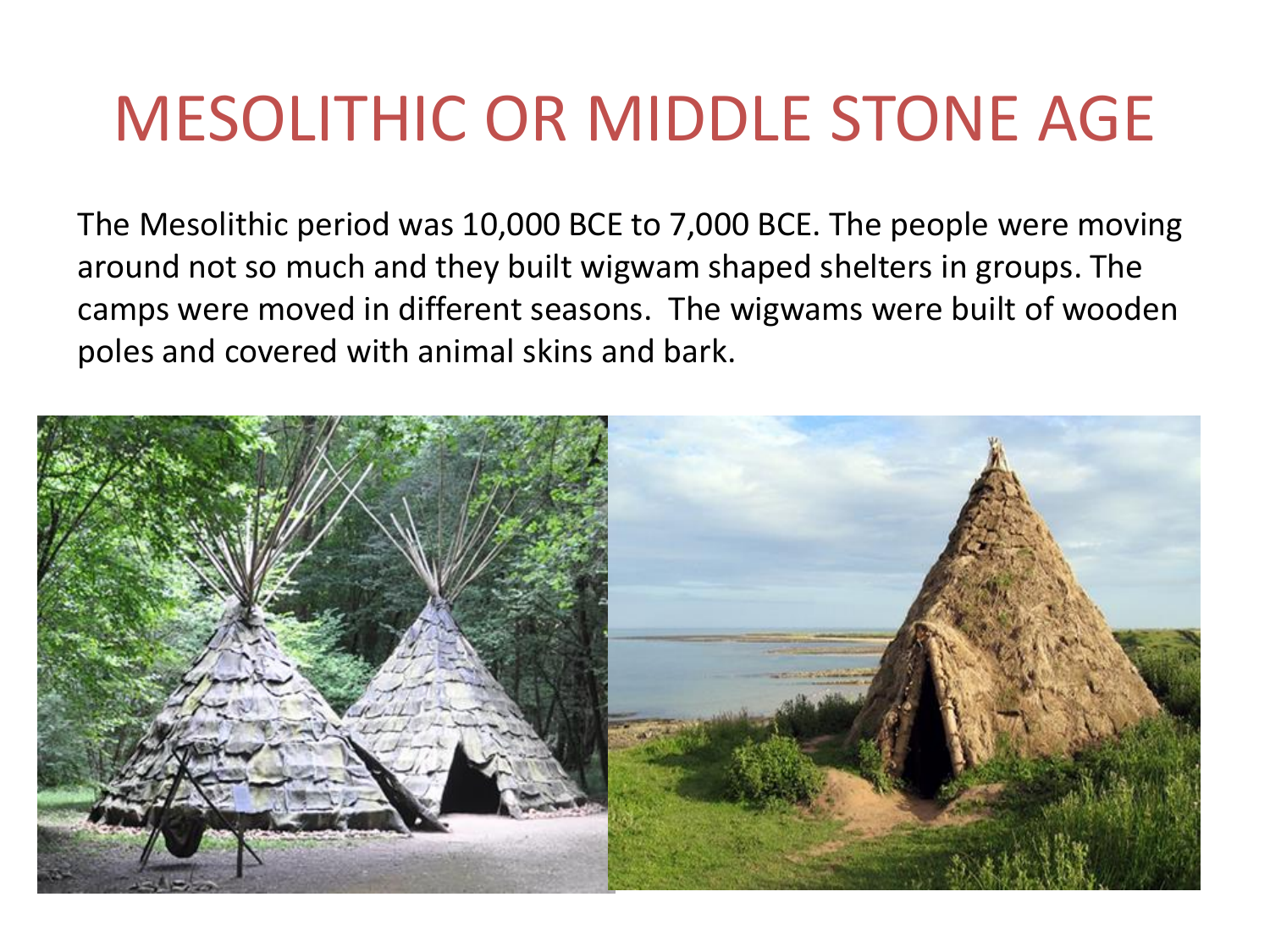# NEOLITHIC OR NEW STONE AGE

The Neolithic period was after the Mesolithic period until about 2000 BCE. The people had learned to farm which means they didn't have to gather things and hunt. They planted wheat and had domesticated cows, pigs, sheep and goats which they killed to eat. This means they didn't have to move around any more and they made settlements or villages.

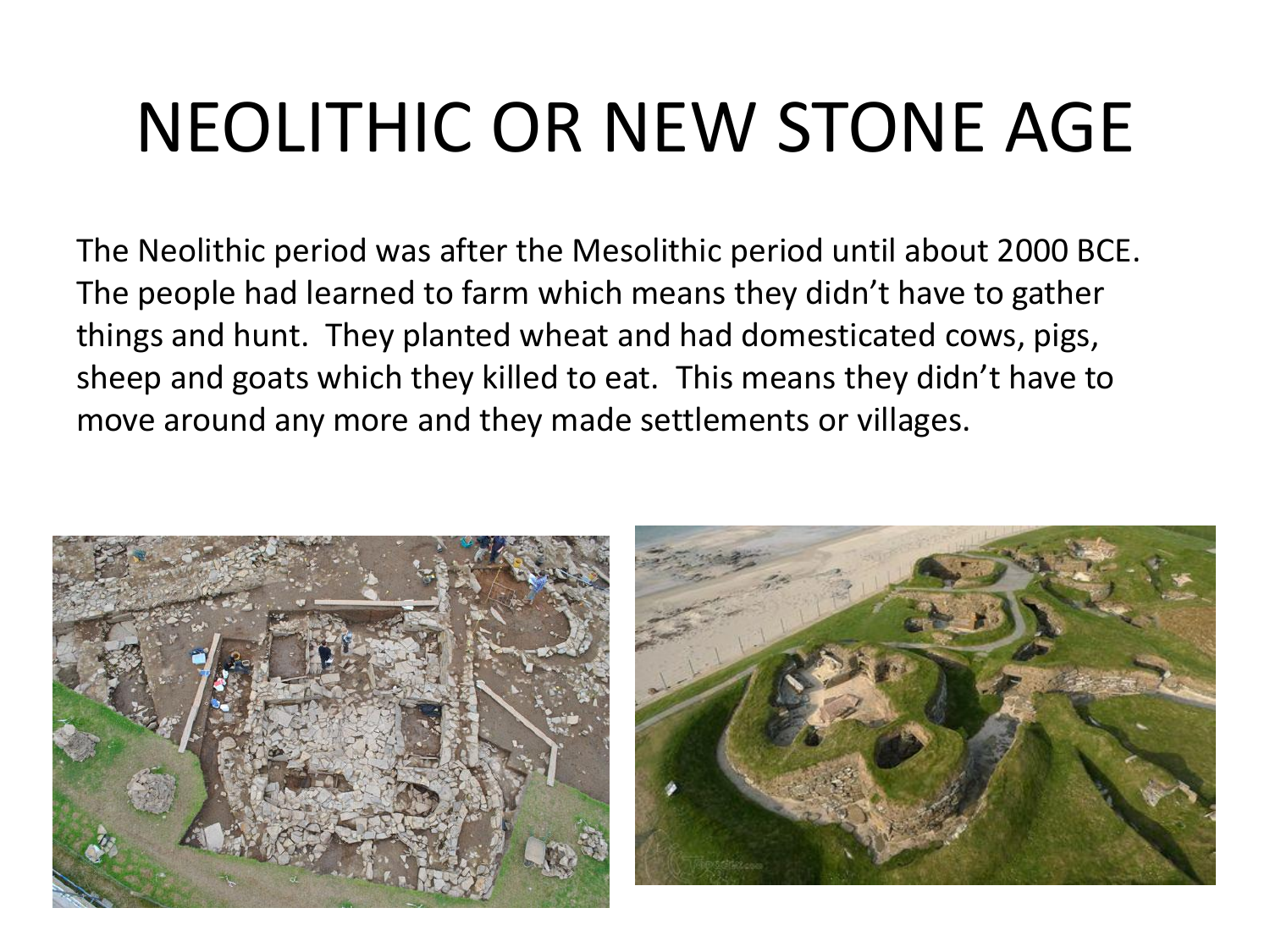### NEOLITHIC HOUSES

These houses are more like our houses than any others in the Stone Age. They had foundations and they were built of wood and wattle and daub (a mixture of manure, clay, mud and hay stuck to sticks). They were sometimes made of stones. The roofs were made of straw. They had beds and shelves and a fireplace to keep warm and to roast food.

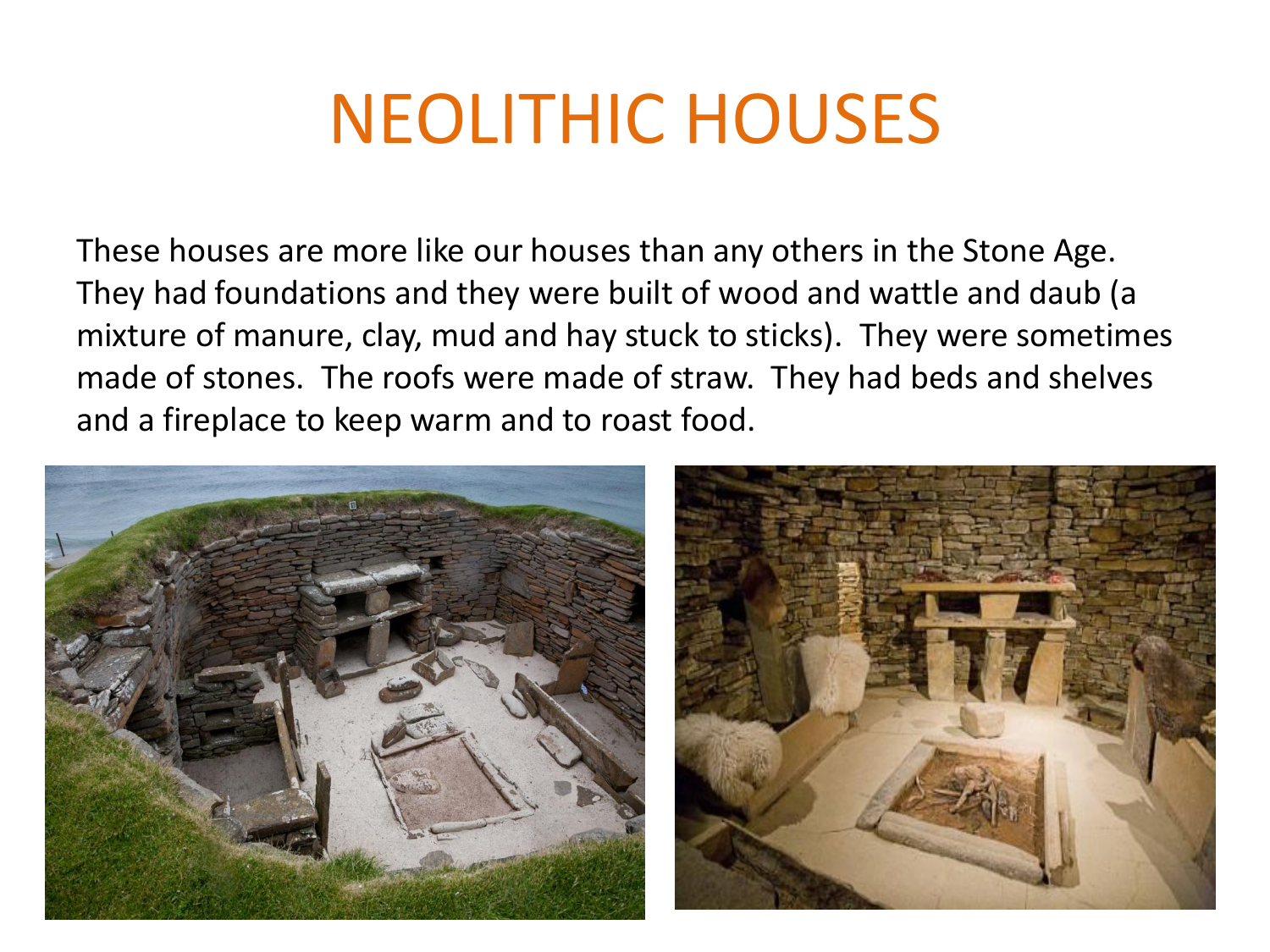## GLOSSARY

- Period an era of time
- BCE Before Common Era
- Domesticated tamed animals kept as a pet or on a farm
- Settlement a group of houses which make a village
- Manure cow or horse poo
- Clay sticky earth which you can dig up and use to make pots and bricks and wattle and daub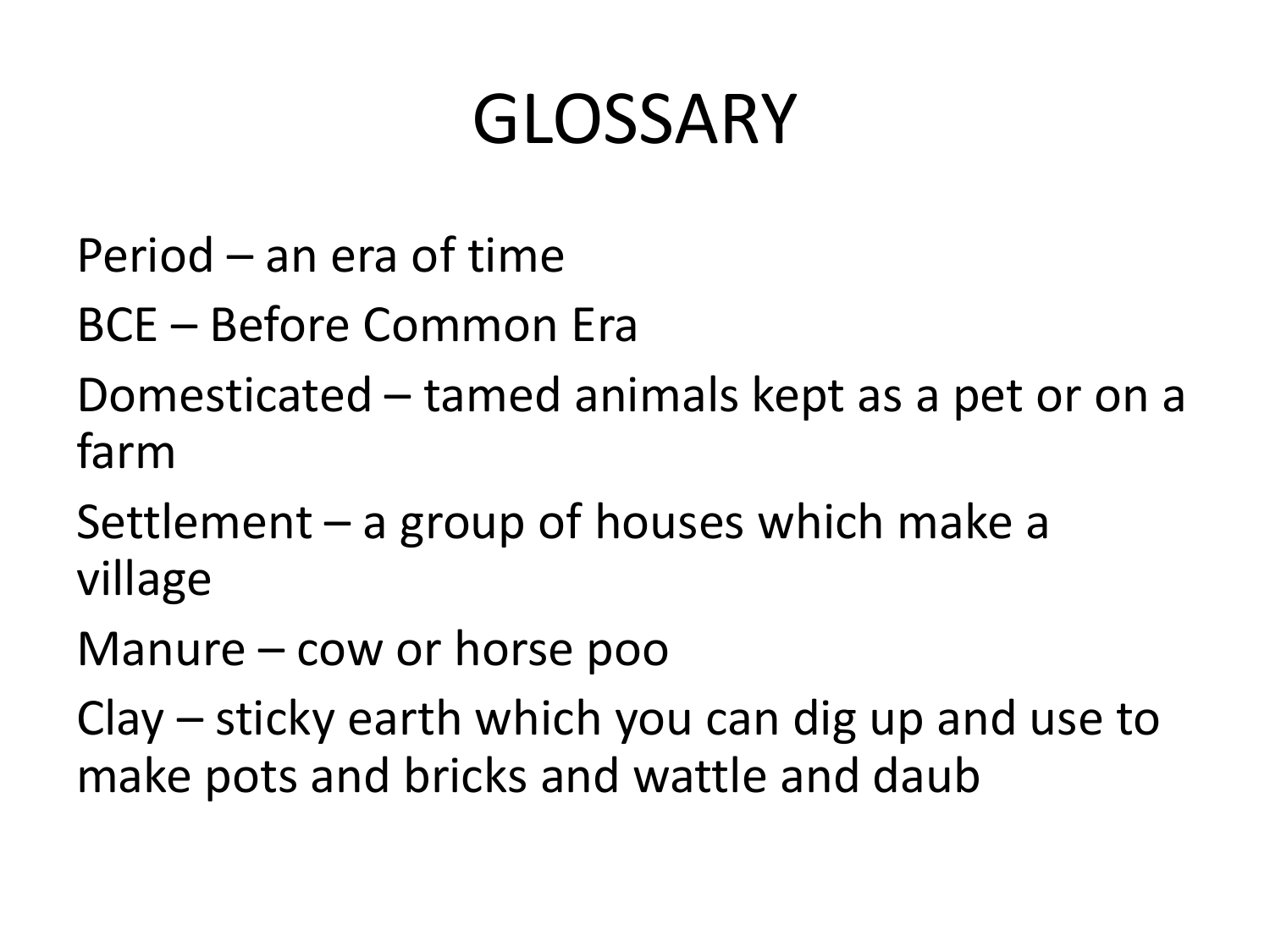## DID YOU KNOW?

Did you know that Russian Stone Age people sometimes built shelters out of mammoth bones?